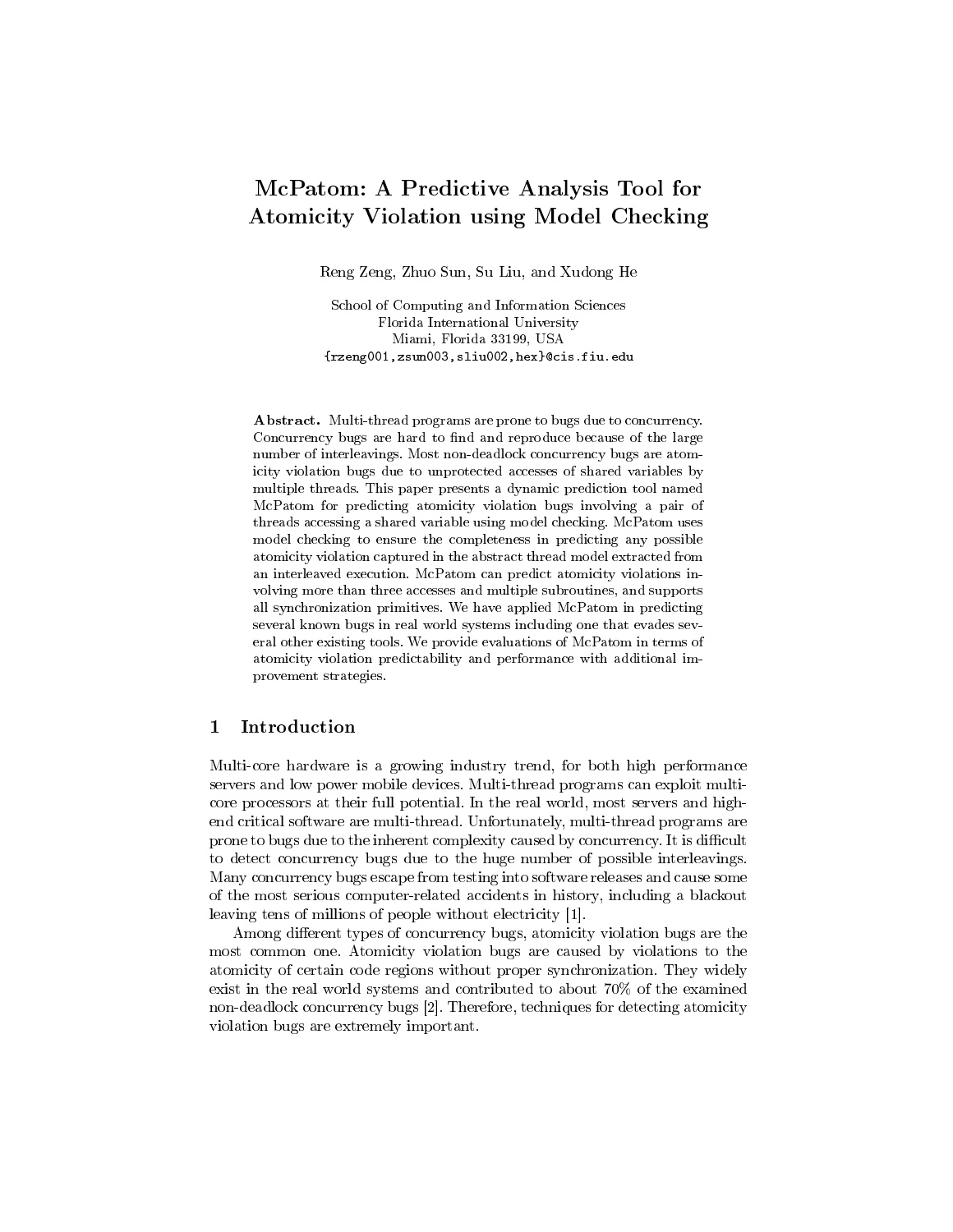This paper presents a dynamic prediction tool McPatom to predict atomicity violation bugs involving a pair of threads accessing a shared variable using model checking, based on binary executables that use POSIX thread library. McPatom uses memory access patterns instead of subroutine atomicity. The only input needed by McPatom is a binary executable, while source code is optional for locating bugs.

The McPatom framework contains the following major steps: (1) using Pin [3] to instrument an interleaved execution of a multi-thread program and to record an interleaved trace containing only atomicity violation impacting events including all shared variable accesses and all synchronization routines (locks, condition variables, barriers and thread management events); (2) projecting the interleaved trace into a partial order thread model of abstract threads, which maintains the causal relation within actual threads imposed by the synchronization routines; (3) automatically translating the partial order thread model into a Promela program for model checking in Spin  $[4]$ ;  $(4)$  defining a complete set of atomicity violation patterns involving a pair of threads accessing every single shared variable and automatically translating them into temporal logic formulas; (5) using Spin to model check the atomicity violation patterns; and (6) mapping the violation reported in Spin to the execution trace in the original multi-thread program. Figure 1 gives an overview of McPatom framework.



Fig. 1. Overview of McPatom Framework to predict atomicity violation bugs using model checking

Our work makes the following contributions:

1. A method to extract a thread model from an instrumented interleaved trace that only records events related to atomicity violations. Such an interleaved trace is much smaller than the program behavior in a complete execution. Furthermore the extracted thread model enables the checking of all alternative traces with the same causal relationships as the interleaved trace. The completeness of instrumented interleaved traces and the extracted thread models is proved.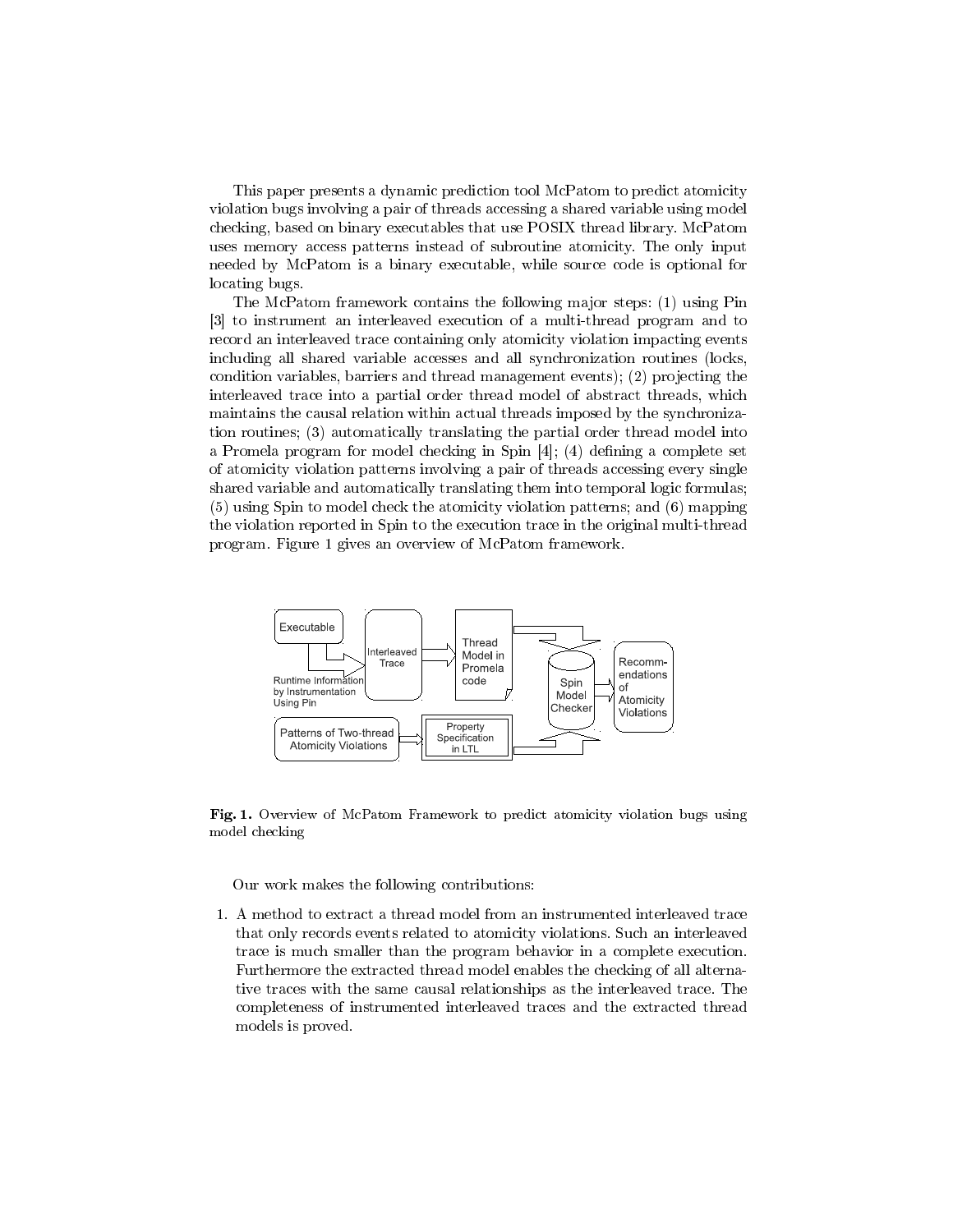- 2. A complete set of the patterns of unserializable interleavings involving two threads (most concurrency bugs involve only two threads [5]) containing any number of accesses to a shared variable (either user defined or every word sized dynamically allocated memory accessed by multiple threads). These patterns generalize and cover the three accesses proposed in [2][6]. These atomicity violation patterns become property specifications to be checked.
- 3. A unique prediction tool McPatom, for detecting atomicity violation bugs through model checking. McPatom instruments interleaved executions, extracts thread models from interleaved traces, automatically converts (1) thread models into Promela programs and (2) atomicity violation patterns into property specifications. By constraining the checking within a pair of threads involving one shared variable at a time, the interleaving space to be checked is vastly reduced. As a result, McPatom is applicable to large software systems. McPatom can predict atomicity violations that do not manifest during testing or runtime.

We applied McPatom to predict several known atomicity violations in real world systems as well as an atomicity violation that cannot be detected by several existing tools. We obtained favorable experimental results with regard to atomicity violation predictability, accuracy and performance of using McPatom.

# 2 Extracting Partial Order Thread Models from Multi-thread Program Executions

#### 2.1 Description of the Partial Order Thread Model

A multi-thread program has a set of threads and a set of shared variables. Shared variables are addresses of global variables and every word sized dynamically allocated memory accessed by multiple threads. The same memory address is considered as another shared variable if it is released and reallocated through the invocations of memory functions. An execution  $\sigma = s_1, ..., s_n$  of a multi-thread program P is a sequence of executed statements. A trace is the projection of an execution to a sequence of annotated shared variable accesses and synchronization events. Formally, a trace,  $\tau = e_1, ..., e_m$  is a sequence of events where each event  $e_i(1 \leq i \leq m)$  is a tuple  $\langle tid_i, timestamp_i, action_i \rangle$  in which  $tid_i$  is a thread handle,  $timestamp_i$  is a time stamp based on real time and  $action_i$ is one of the following: (read/write, a shared variable), (a synchronization routine, a synchronization variable) or (a thread management operation, a thread handle). McPatom uses POSIX Threads in which a synchronization routine is a routine related to semaphores, mutex locks, condition variables and barriers, does not handle user-defined synchronization primitives. McPatom also assumes a shared variable as a synchronization variable if it is accessed by synchronization routines, thus does not treat its accesses as shared variable accesses.

**Lemma 1.** A trace  $\tau = e_1, ..., e_m$  extracted from an execution sequence  $\sigma =$  $s_1, ..., s_n$  is sound and complete with respect to  $\sigma$  in terms of atomicity violation predictability.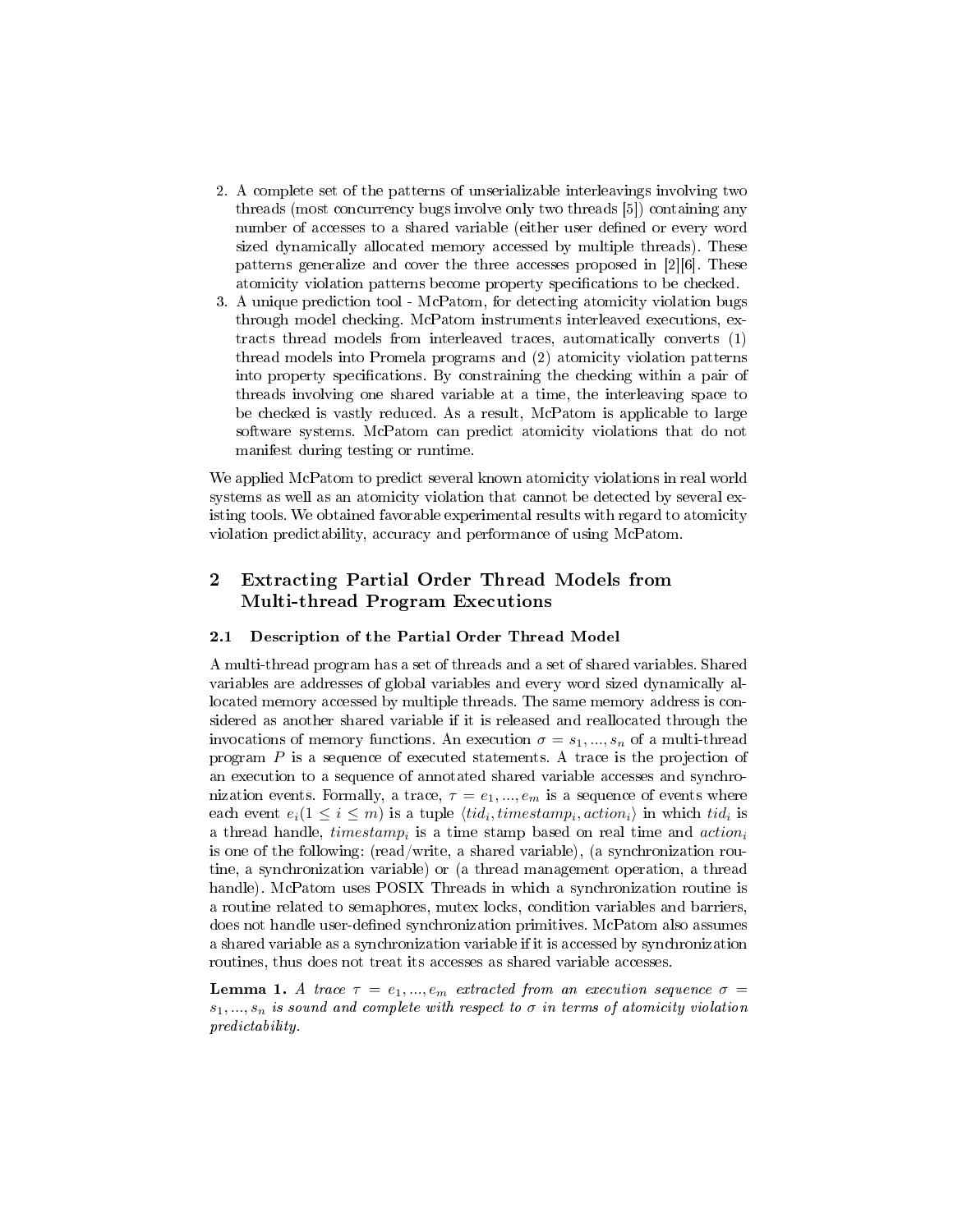*Proof.* (1) Soundness: An atomicity violation revealed in  $\tau$  must exist in  $\sigma$ . This is obvious since  $\tau$  is a projection of  $\sigma$ . An atomicity violation pattern appearing in  $\tau$  exists in  $\sigma$ .

(2) Completeness: Any existing atomicity violation in  $\sigma$  remains in  $\tau$ . Since atomicity violations do not depend on general program states, and only depend on the execution orders of shared variable accesses and synchronization events, that are completely captured in  $\tau$ .

**Definition 1.** Given a trace  $\tau = e_1, ..., e_m$  containing shared variable accesses and synchronization events, a partial order thread model  $(E_{\tau}, \prec)$  is defined as follows:

1.  $E_{\tau} = \{e_i \mid e_i \text{ in } \tau\}$ 

2.  $\prec$  is a partial order relation such that, for any  $e_i, e_j \in E$   $(i \neq j)$ ,  $e_i \prec e_j$  iff

- (a) tid<sub>i</sub> = tid<sub>i</sub> and  $i < j$ , or
- (b) tid<sub>i</sub>  $\neq$  tid<sub>i</sub>, action<sub>i</sub> = (Signal, cvar), action<sub>i</sub> = (Wait, cvar) and  $\forall k$ .  $((j < k < i) \wedge (action_k \neq (Signal, cvar))$  in which cvar is a condition variable, or
- (c) tid<sub>i</sub>  $\neq$  tid<sub>j</sub>, action<sub>i</sub> = (Wait, bvar) and  $(i < j) \land \exists k$ . ((tid<sub>k</sub> = tid<sub>j</sub>)  $\land$  (k < j)  $\land$  action<sub>k</sub> = (Wait, bvar)  $\land \forall h \cdot ((tid_h = tid_k) \Rightarrow \neg (k < h < j))$ ) in which bvar is a barrier variable, or
- (d) tid<sub>i</sub>  $\neq$  tid<sub>i</sub>, action<sub>i</sub> = (Create, tid<sub>i</sub>), or
- (e)  $tid_i \neq tid_j$ ,  $action_j = (Join, tid_i)$ .
- 3. Mutual exclusion: for any  $e_i, e_j, e_m, e_n \in E$   $(i \neq j \neq m \neq n)$ ,  $e_j \prec e_m$  or  $e_n \prec e_i$  iff
	- (a)  $tid_i = tid_j$ ,  $action_i = (Lock, lvar)$ ,  $action_j = (Unlock, lvar)$ , and
	- (b)  $tid_m = tid_n$ ,  $action_m = (Lock, lvar)$ ,  $action_n = (Unlock, lvar)$ .

The above partial order relation (or simply causal relation) is similar to the happened-before relation given in  $[7]$ . From the above definition, we have  $(1)$ shared variable accesses within the same thread are ordered, and (2) a pair of shared variable accesses from two different threads are only ordered if and only if they are constrained by some intermediate synchronization events such as one thread creating the other.

While the partial order thread model  $(E_{\tau}, \prec)$  respects the causal relation in trace  $\tau$ , it captures an equivalent class of alternative traces that obey the same causal relation as  $\tau$ , in which each alternative trace  $\tau'$  is a result of rearranging some shared variable accesses not constrained by ≺. The partial order thread model allows us to explore all possible alternative traces that correspond to a set of feasible interleavings in a multi-thread program, however, the model provides an over-approximation without considering data-flow, thus cannot guarantee each permissible trace in the model is covered by some feasible interleaved execution in the multi-thread program P.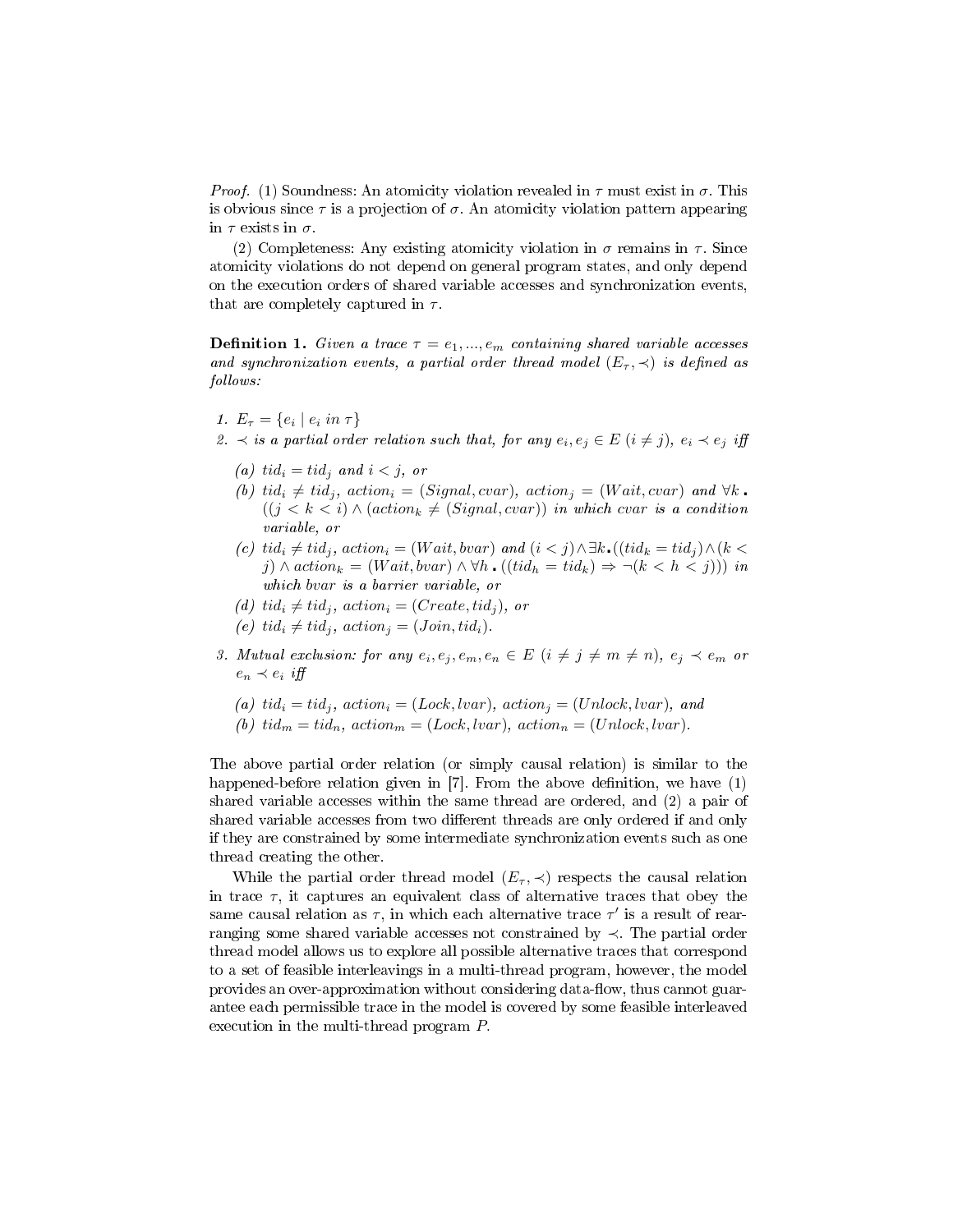#### 2.2 Implementation of the Partial Order Thread Model

Capturing runtime traces and related source code McPatom uses Pin binary instrumentation framework [3] to collect runtime trace information, specifically including, every access to every shared variable and every synchronization event using POSIX Thread (locks, condition variables, barriers, thread joining and etc.). For each collected event, McPatom also finds the corresponding source code information including file name and line number. The source code information can be used to help locating the predicted bugs. A sample of a partial trace is shown in Fig. 2.

```
3047143104, 1, thread.c-624, Read, threads
3047143104 , 1 , thread .c -172 , Create , 3020999536
3020999536, 1, thread.c-240, Lock, init_lock
3020999536 , 1 , thread .c -241 , Read , init_count
3020999536 , 1 , thread .c -241 , Write , init_count
3020999536 , 1 , thread .c -242 , Signal , init_cond
3020999536 , 1 , thread .c -243 , Unlock , init_lock
```
Fig. 2. A Sample of a Partial Trace (The format of each line: thread handle, timestamp, file name - line number, action)

Automatically encoding traces to Promela code McPatom uses Spin model checker to detect atomicity violations in a partial order thread model. This section shows how we realize a partial order thread model from a recorded trace in Spin's underlying language Promela.

Defining Shared Variable Accesses McPatom defines every shared variable  $v$  as a short in Promela, automatically assigns a unique value for all reading accesses and a unique value for all writing accesses in each thread. Formally, let  $rw \in$  ${r, w}$  and tid be thread ID, each access of v is defined as  $v=rw+tid$ . Since the maximum number of threads per process is limited to 64 in POSIX threads, McPatom sets r to  $\theta$ , and w to 64. For example, given two threads:  $t1(tid=1)$  and  $t2(tid=2)$ , and a shared variable v, McPatom makes the following assignments :

- 1.  $v = 64+1$  for each writing access of v in thread t1,
- 2.  $v = 1$  for each reading access of v in thread t1,
- 3.  $v = 64+2$  for each writing access of v in thread t2,
- 4.  $v = 2$  for each reading access of v in thread t2.

Defining Synchronization Primitives McPatom automatically generates Promela code for all synchronization primitives. Due to space limit, we only present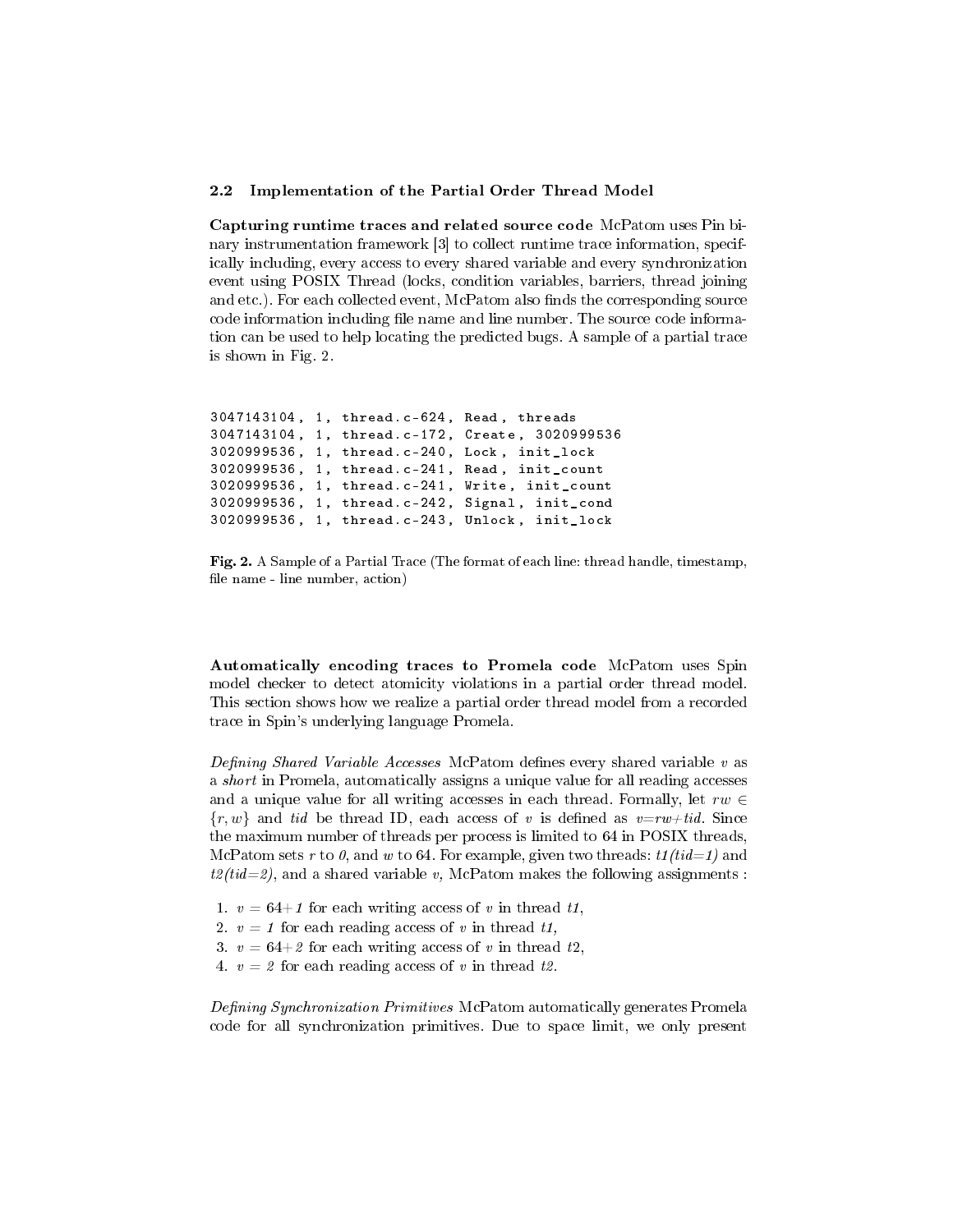Promela code for mutex locks. McPatom models synchronization events to capture the causal relationships between threads, to prune infeasible interleavings. The Promela code shown in Fig. 3 models the POSIX Thread routines pthread mutex lock and pthread mutex unlock. The atomic construct groups indivisible statements together to ensure no interleaving within an atomic sequence. Lock inline function accepts a lock l as its argument. If lock l is not locked, Lock function locks it and sets the owner to the thread that is the predefined variable  $pid$  for the executing process in Promela. If lock  $l$  is in locked status, no guards are executable so that the thread is blocked until lock  $l$  is available according to Promela semantics. Unlock inline function simply sets lock l to unlocked status. It is exactly what is required to model locking and unlocking of a mutex lock.

```
# define NUM_LOCKS 100
short locked[NUM_LOCKS] = -1;inline Lock(1) {
 if
 :: atomic {(locked [1] == -1) -> locked [1] = pid}
fi ;
}
inline Unlock (1) {
 \texttt{assert}(\texttt{locked[1]} == \texttt{-pid});locked [1] = -1;}
```
Fig. 3. Promela Code Modeling Mutex Locks

Defining Threads All events with regard to a particular thread from the recorded trace are grouped into a Promela process in which each event is represented by its corresponding Promela code defined in previous steps as shown in Fig. 4. Since the maximum number of threads per process in POSIX threads is 64, which is well below the maximum number (256) of processes allowed in Promela, we do not have problem to encode all possible threads occurring in a recorded trace. The interleaved execution of processes in the Promela program generates all alternative permissible traces in the partial order thread model.

## 3 Defining and Encoding Unserializable Interleaving Patterns between Two Threads

Atomicity is a semantic correctness property for concurrent programs. A thread interleaving is serializable if and only if it is equivalent to a serial execution, which executes a code region without other threads interleaved in between. The code region is typically enforced as atomic explicitly in the code. When proper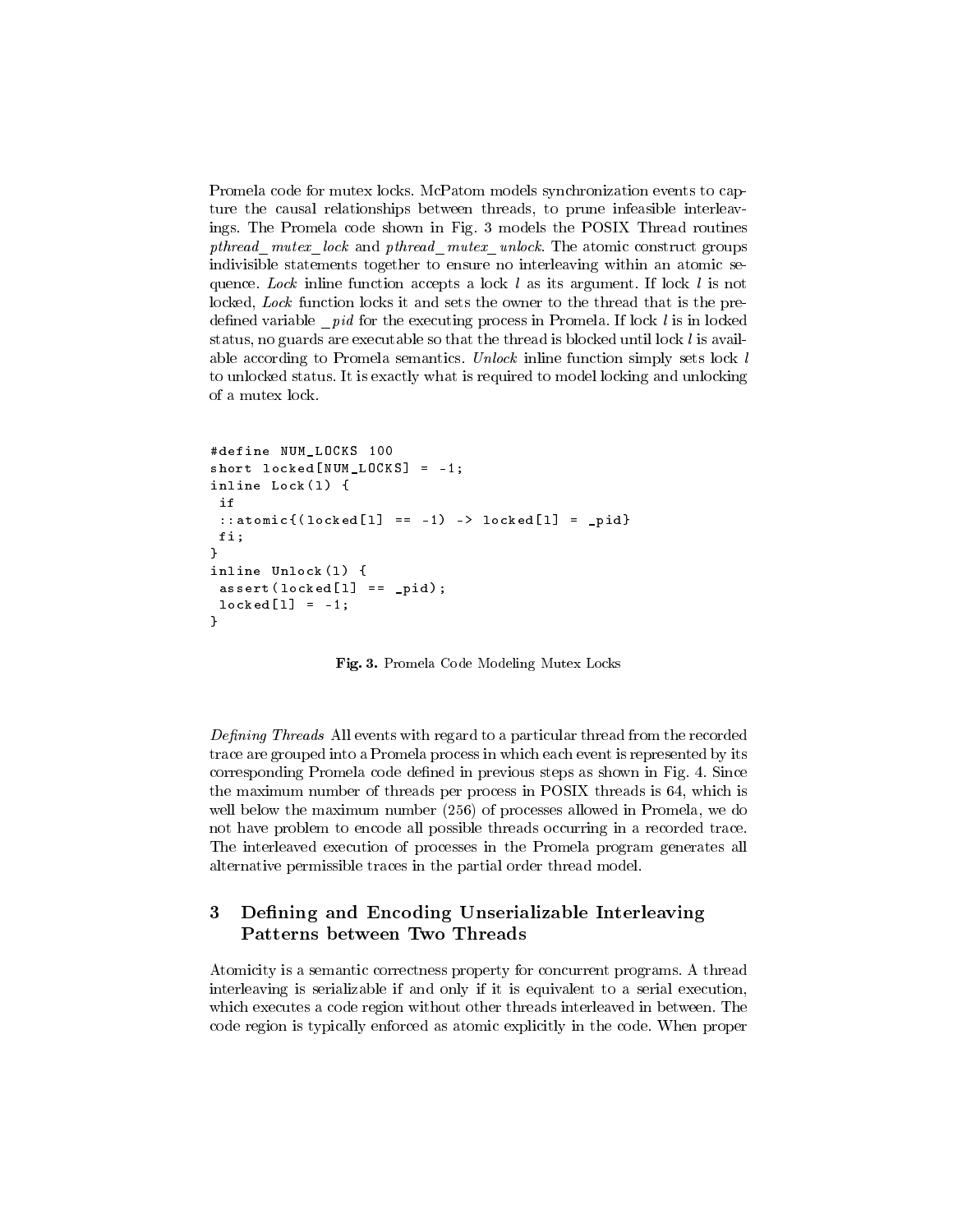```
proctype t1() { ... }
proctype t2 ()
{
 Lock (init\_lock); /* thread. c - 240 */
  init_count = 0 + 2; /* thread.c - 241 */
  init_count = 64 + 2; /* thread.c - 241 */
  Signal (init_cond); /* thread. c - 242 */Unlock (init_lock); /* thread. c - 243 */...
}
init
{
  run t2(); /* thread.c - 172 */...
}
```
Fig. 4. A Sample of Partial Promela Code

synchronization is missing to enforce atomicity, atomicity violation bugs may occur. [8] proved that a thread interleaving is serializable if and only if its conflict graph is acyclic.

Most concurrency bugs involve two threads, instead of a large number of threads, based on the study in [5], in which 101 out of 105 bugs involved only two threads. Thus atomicity violation bugs in a multi-thread program can be explored through every pair of threads. Our work is inspired by the works in [2][6], which addressed a special case of unserializable interleavings with three accesses of the same shared variable. However, as Fig. 5 shows, there are real world bugs involving four accesses of the same shared variable. Furthermore, there can be more accesses involved, such as reading accesses of a shared variable for logging purpose. The patterns given in this paper cover atomicity violation bugs involving any number of accesses of a shared variable between a pair of threads.

#### 3.1 Three-access and Four-access Atomicity Violation

Many recent works focused on three-access atomicity violations [2][6][5], which involve one shared variable, two threads and three accesses to the variable. For simplicity, two threads are referred as a local thread (Thread 1) and a remote thread (Thread 2), the opposite view is also explored during the detection process. If two consecutive accesses of a shared variable in a local thread are interleaved with an access to the variable from a remote thread, the interleaving is a potential unserializable one. In practice, unserializable interleavings indicate the presence of atomicity violation bugs. The explanation of unserializable interleavings of three accesses and many real world atomicity violation bugs can be found in [2].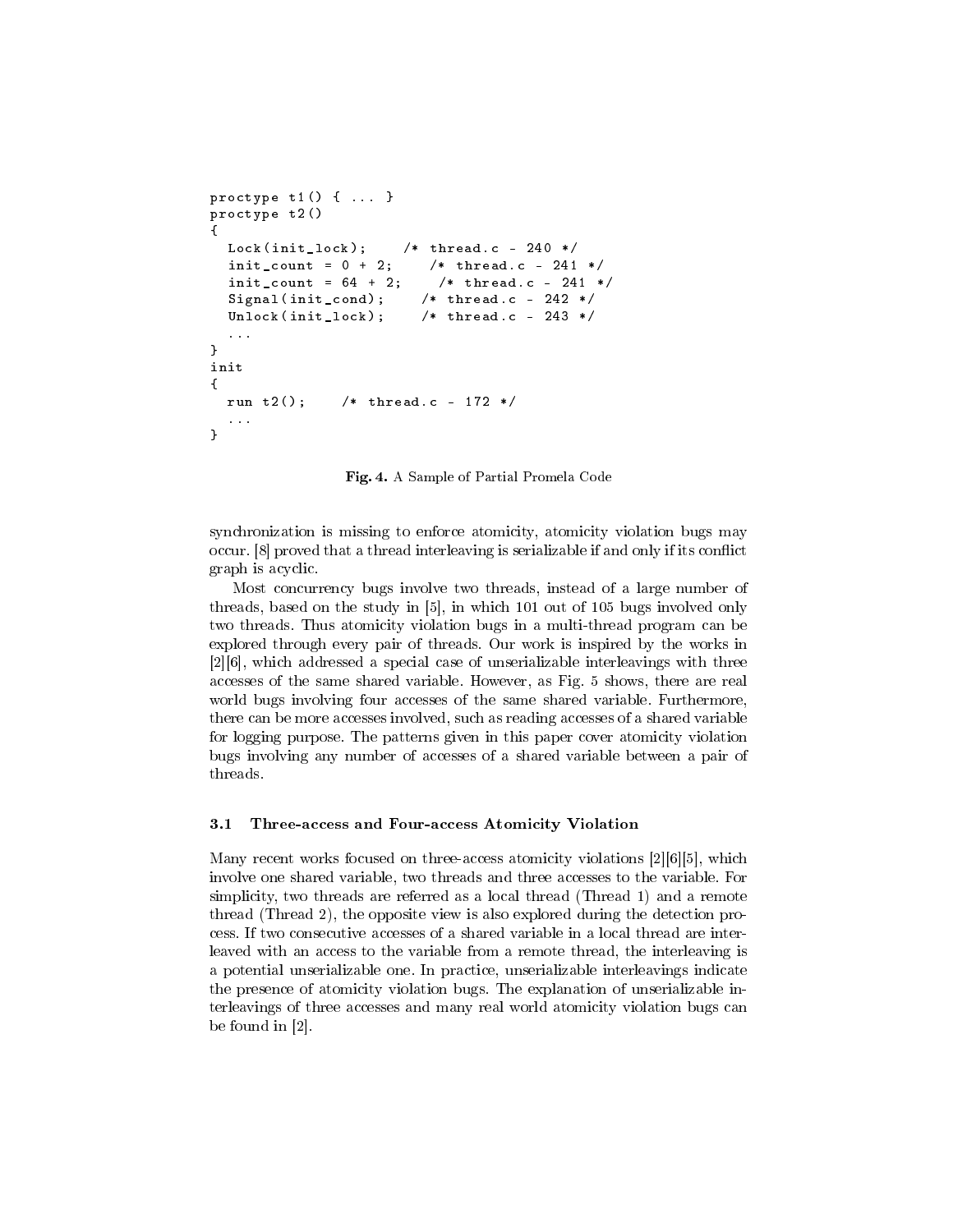Three-access atomicity violations are chosen by tools above because (1) there are many real world atomicity violation bugs involving only three accesses, and (2) checking only two accesses (current access and previous access) in a thread can reduce the complexity of algorithms. However, some atomicity violation bugs involve more than three accesses. A real world example [9] is shown in Fig. 5. The shared variable accesses in Thread 1 must be in an atomic region; otherwise, a possible interleaving may result in HandleEvent function of Thread 2 returning with a missing event. PSet [9] detected this bug (incorrect interleaving 1) since PSet keeps track of either the last writer or the set of last readers for every memory location. However PSet cannot detect the mutant of the bug (incorrect interleaving 2) because in PSet's view the mutant only involves a set of last readers and the current reading access. AVIO [2] cannot detect this bug because it involves more than three accesses.



Fig. 5. A four-access atomicity violation bug [9] in Mozilla (Incorrect interleaving 1 was detected by PSet [9] and missed by AVIO [2], while incorrect interleaving 2 cannot be detected by either PSet or AVIO.)

### 3.2 Patterns of Two-thread Atomicity Violations involving Any Number of Accesses

In the sequel, a two-thread atomicity violation refers to a two-thread atomicity violation involving any number of accesses of a shared variable, and  $A \in$  ${Read, Write}, R = Read, W = Write, A^*$  denotes zero or more A,  $A^+$  denotes one or more A,  $R^*$  denotes zero or more R and  $R^+$  denotes one or more R. This section gives a set of patterns covering all possible two-thread atomicity violations.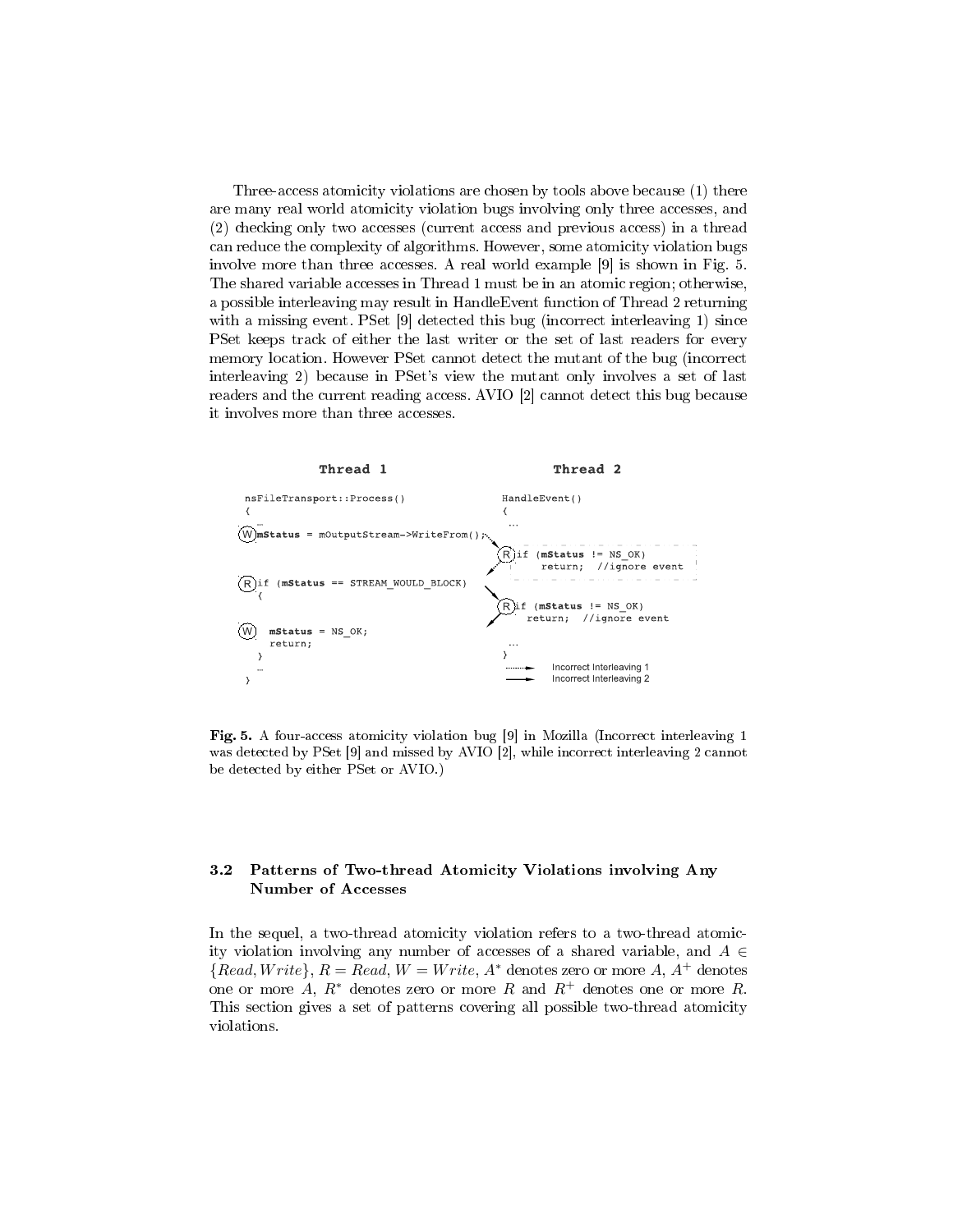

**Fig. 6.** Unserializable Interleavings with two threads. In  $(1)(2)(3)(5)$ , W in Thread 2 unexpectedly changes the value; In (4), An intermediate value in Thread 1 is read by Thread 2.

Figure 6 shows all possible scenarios of unserializable interleavings with only one access from Thread 2. If any of the unserializable interleaving patterns is matched, it indicates a potential atomicity violation.

Theorem 1. The set of patterns in Fig. 6 is complete, i.e. they cover all possible unserializable interleavings between two threads.

*Proof.* Let  $A_1^{t_1}, A_2^{t_2},..., A_n^{t_n}$  be a sequence of atomic accesses in an interleaved Froot. Let  $A_1, A_2, ..., A_n$  be a sequence of atomic accesses in an interleaved execution of two threads, in which  $A_i^{t_i}$  ( $t_i \in \{1, 2\}$ ,  $A_i^{t_i} \in \{Read, Write\}$ ,  $1 \leq$  $i \leq n$ ) denotes an atomic access from thread  $t_i$  to the same shared variable. Let every subsequence of  $A_1^{t_1}, A_2^{t_2}, ..., A_n^{t_n}$  be of the form  $B_1^1, B_2^2, B_3^1$  where  $B_1^1$  and  $B_3^1$  of Thread 1 are sequences of  $A_i^{\tilde{t}_i}(t_i = 1)$ ,  $B_2^2$  of Thread 2 is a sequence of  $A_i^{\tilde{t}_i}(t_i=2)$ . Let  $P_i$  be pattern i.  $B_2^2$  is assumed to be or can be reduced without  $\rm{lossing}$  writing operations to a single access  $A_2^2.$  If  $B_1^1, A_2^2, B_3^1$  does not match with any of the patterns in Fig. 6,  $B_1^1$ ,  $A_2^2$ ,  $B_3^1$  satisfies  $\neg P_1 \wedge \neg P_2 \wedge \neg P_3 \wedge \neg P_4 \wedge \neg P_5$ . Since operator  $\wedge$  is commutative, we can select a specific order and carry out an incremental analysis of possible  $B_1^1, A_2^2, B_3^1$  based on each of  $P_i(1 \le i \le 5)$ .

- 1.  $B_1^1$ ,  $A_2^2$ ,  $B_3^1$  satisfies  $\neg P_1$ .  $B_1^1$ ,  $A_2^2$ ,  $B_3^1$  can only be one of the following:
	- (a)  $B_1^1 = A^*WA^*, A_2^2 = W, B_3^1 = A^+$ (b)  $B_1^1 = A^+, A_2^2 = W, B_3^1 = A^*WA^*$
	-
	- (c)  $B_1^1 = A^+, A_2^2 = R, B_3^1 = A^+$
- 2.  $B_1^1$ ,  $A_2^2$ ,  $B_3^1$  satisfies  $\neg P_1 \wedge \neg P_2$ .  $B_1^1$ ,  $A_2^2$ ,  $B_3^1$  can only be one of the following:
	- (a)  $B_1^1 = A^*WA^*, A_2^2 = W, B_3^1 = A^*WA^*$
	- (b)  $B_1^1 = A^+, A_2^2 = W, B_3^1 = A^*WA^*$
	- (c)  $B_1^1 = A^+, A_2^2 = R, B_3^1 = A^+$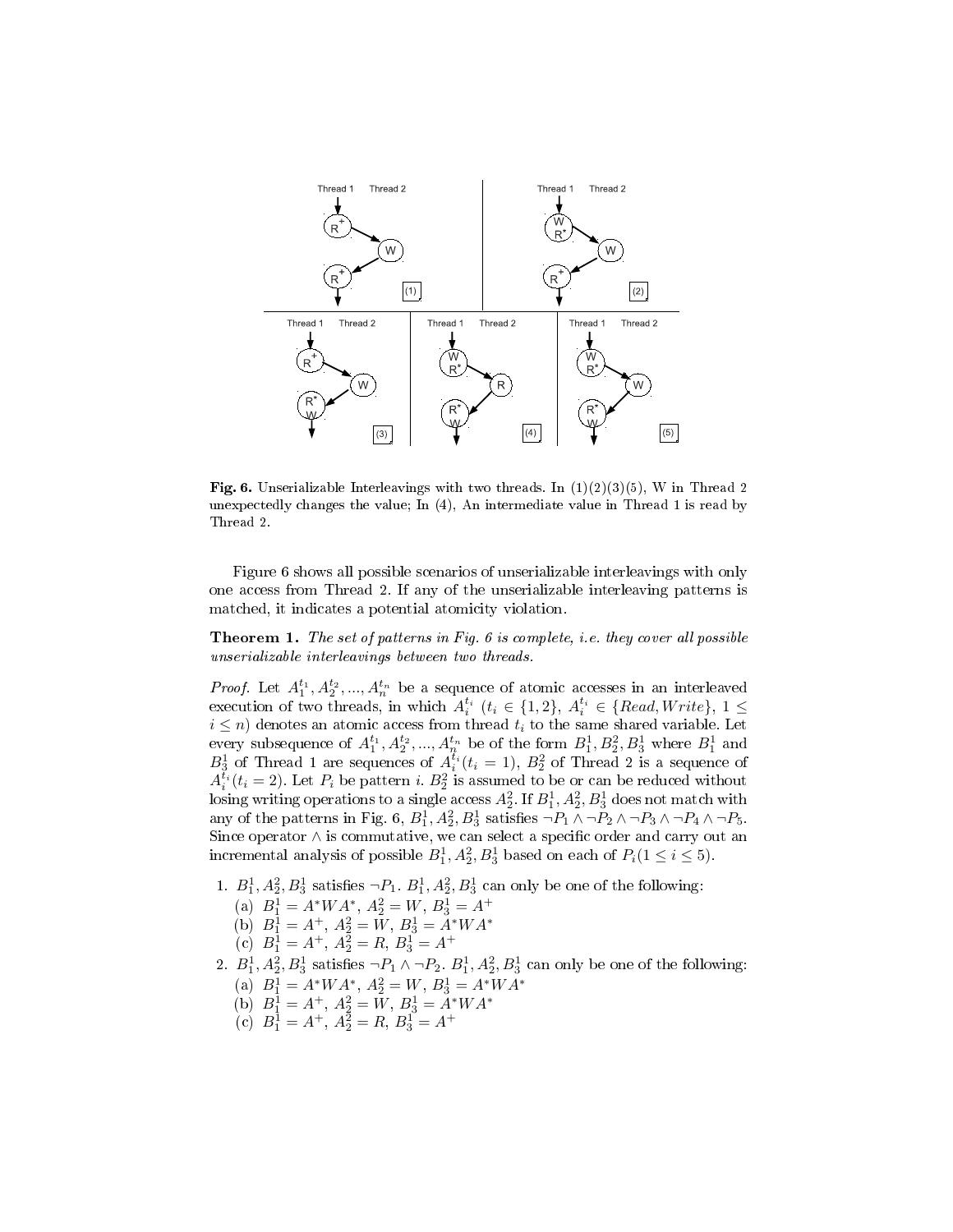- 3.  $B_1^1, A_2^2, B_3^1$  satisfies  $\neg P_1 \land \neg P_2 \land \neg P_3$ .  $B_1^1, A_2^2, B_3^1$  can only be one of the following:
	- (a)  $B_1^1 = A^*WA^*, A_2^2 = W, B_3^1 = A^*WA^*$
	- (b)  $B_1^1 = A^*WA^*$ ,  $A_2^2 = W$ ,  $B_3^1 = A^*WA^*$  which is equivalent to above one.
	- (c)  $B_1^1 = A^+, A_2^2 = R, B_3^1 = A^+$
- 4.  $B_1^1, A_2^2, B_3^1$  satisfies  $\neg P_1 \land \neg P_2 \land \neg P_3 \land \neg P_4$ .  $B_1^1, A_2^2, B_3^1$  can only be one of the following:
	- (a)  $B_1^1 = A^*WA^*, A_2^2 = W, B_3^1 = A^*WA^*$
	- (b)  $B_1^1 = R^+, A_2^2 = R, B_3^1 = A^+$
	- (c)  $B_1^1 = A^+, A_2^2 = R, B_3^1 = R^+$
- 5.  $B_1^1, A_2^2, B_3^1$  satisfies  $\neg P_1 \land \neg P_2 \land \neg P_3 \land \neg P_4 \land \neg P_5$ .  $B_1^1, A_2^2, B_3^1$  can only be one of the following:
	- (a)  $B_1^1 = R^+$ ,  $A_2^2 = R$ ,  $B_3^1 = A^+$
	- (b)  $B_1^1 = A^+, A_2^2 = R, B_3^1 = R^+$

According to the Serializability Theorem [8], an interleaved sequence is serializable if and only if its conflict graph is acyclic. Either 5(a)  $B_1^1 = R^+$ ,  $A_2^2 = R$ ,  $B_3^1 = A^+$  or 5(b)  $B_1^1 = A^+, A_2^2 = R, B_3^1 = R^+$  is serializable. Therefore, the completeness of the set of patterns in Fig. 6 is proved.

### 3.3 Automatically encoding atomicity violation patterns into Linear time Temporal Logic (LTL) Formulas

For every shared variable and every pair of threads  $t1$  and  $t2$ , McPatom automatically defines a LTL formula  $(3.1)$  for each pattern in Fig. 6 and another LTL formula (3.2) reversing the view of  $t_1$  and  $t_2$ . Let v be a shared variable,  $r = 0$ and  $w = 64$  as defined in section 2.2,  $A_i \in \{r, w\}$ , and  $tid_i$ ,  $tid_i \in \{1, 2\}$ .

$$
[]! \langle \rangle ((v == A_1 + tid_1) \& \& \qquad X((v == A_2 + tid_2)U)((v == A_3 + tid_3) \& \& \qquad (3.1)
$$
  
\n
$$
X((v == A_4 + tid_4)U(v == A_5 + tid_5))))
$$
  
\n
$$
[]! \langle \rangle ((v == A_1 + \overline{tid_1}) \& \& \qquad X((v == A_2 + \overline{tid_2})U((v == A_3 + \overline{tid_3}) \& \& \qquad (3.2)
$$
  
\n
$$
X((v == A_4 + \overline{tid_4})U(v == A_5 + \overline{tid_5}))))
$$

where " $[]$ " denotes Always, "!" denotes Logical Negation, " $\langle \rangle$ " denotes Eventually, "X" denotes Next and "U" denotes Until. These formulas specify that the atomicity violation patterns do not occur.

Using Fig. 6 (2) as a concrete example, one formula in LTL is shown below:

$$
[]! \langle \rangle ((v == w + 1) \& \& X((v == r + 1)U)((v == w + 2) \& \& X((v == w + 2)U(v == r + 1)))))
$$
(3.3)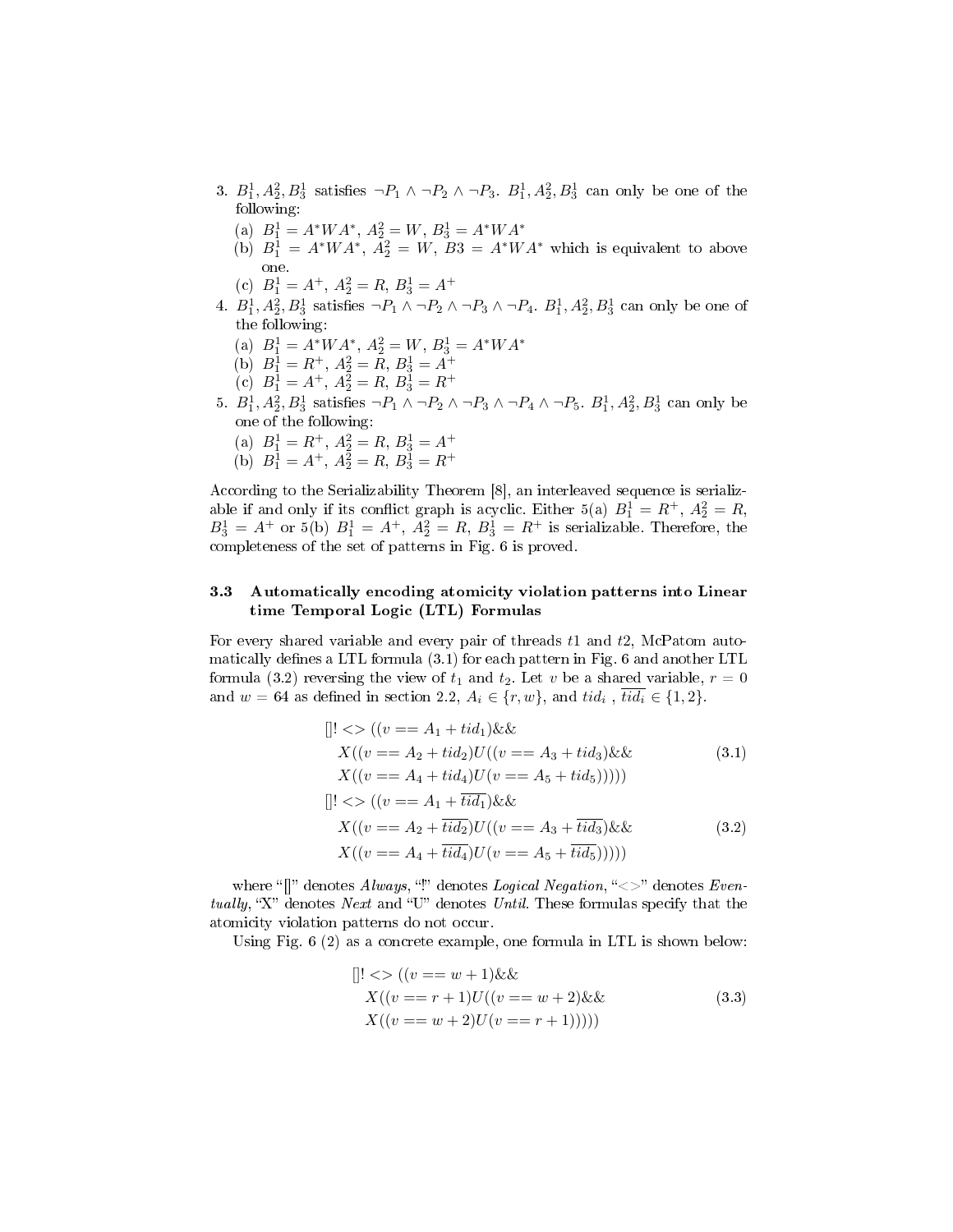$(v == w+2)U(v == r+1)$  is true if and only if  $v == w+2$  holds until  $v == r+1$ is true or simply  $v == r + 1$  holds without  $v == w + 2$  holds. This subformula  $\mathrm{captures\ }W_2^*R_1^+$  in which  $W_2^*$  means zero or more writing accesses from Thread 2,  $R_1^+$  means one or more reading accesses from Thread 1. Furthermore, ( $v == w +$  $2) \&\& X((v == w + 2)U(v == r + 1))$  captures  $W_2^+ R_1^+$  and  $(v == r + 1)U((v == r + 1))$  $w + 2)$ &&X(( $v == w + 2)U(v == r + 1)$ )) reflects  $R_1^* W_2^+ R_1^+$ . Therefore, (3.3) captures  $[]! \iff W_1 R_1^* W_2^+ R_1^+$  and ensures that pattern  $W_1 R_1^* W_2 R_1^+$  in Fig. 6 (2) does not occur in the partial order thread model. The reason that the LTL formula contains  $W_2^+$  instead of  $W_2$  is that there can be synchronization events between  $W_2$  and  $R_1^{\dagger}$ , for each of those events,  $W_2$  needs to hold.

# 4 Predictive Analysis of Atomicity Violation using Model Checking

In this section, we discuss McPatom framework's general merits in terms of its soundness and completeness as well as specific ways in using Spin model checker [4] to show its applicability.

### 4.1 Soundness and completeness of McPatom

An important feature of a prediction method is its capability to predict as many violations as possible. Since the majority of existing prediction methods uses an abstract model extracted from one interleaved execution at a time from a multithread program, a prediction method's capability rests on the quality of the abstract model built and its thoroughness in exploring the permissible traces in the abstract model. McPatom extracts the least constrained partial order thread model respecting the causal relation from the observed interleaved execution and uses model checking to explore all permissible traces in the partial order thread model.

Theorem 2. McPatom ensures the completeness of its prediction - any possible atomicity violation involving a pair of threads accessing one shared variable in the partial order thread model can be detected.

Proof. McPatom encodes all possible atomicity violation patterns involving a pair of threads accessing one shared variable (Theorem 1) into linear time temporal logic formulas. McPatom uses model checking to exhaustively check whether any temporal logic formula fails in the partial order thread model. Thus none of possible atomicity violation will be undetected.

In general, McPatom cannot guarantee the soundness of its prediction, i.e., each predicted atomicity violation is covered by a feasible execution, since data-flow is ignored in the partial order thread model.

One major potential problem using model checking is the state explosion problem. Fortunately, the state explosion problem will not occur in atomicity violation prediction due to the following reasons (1) the partial order thread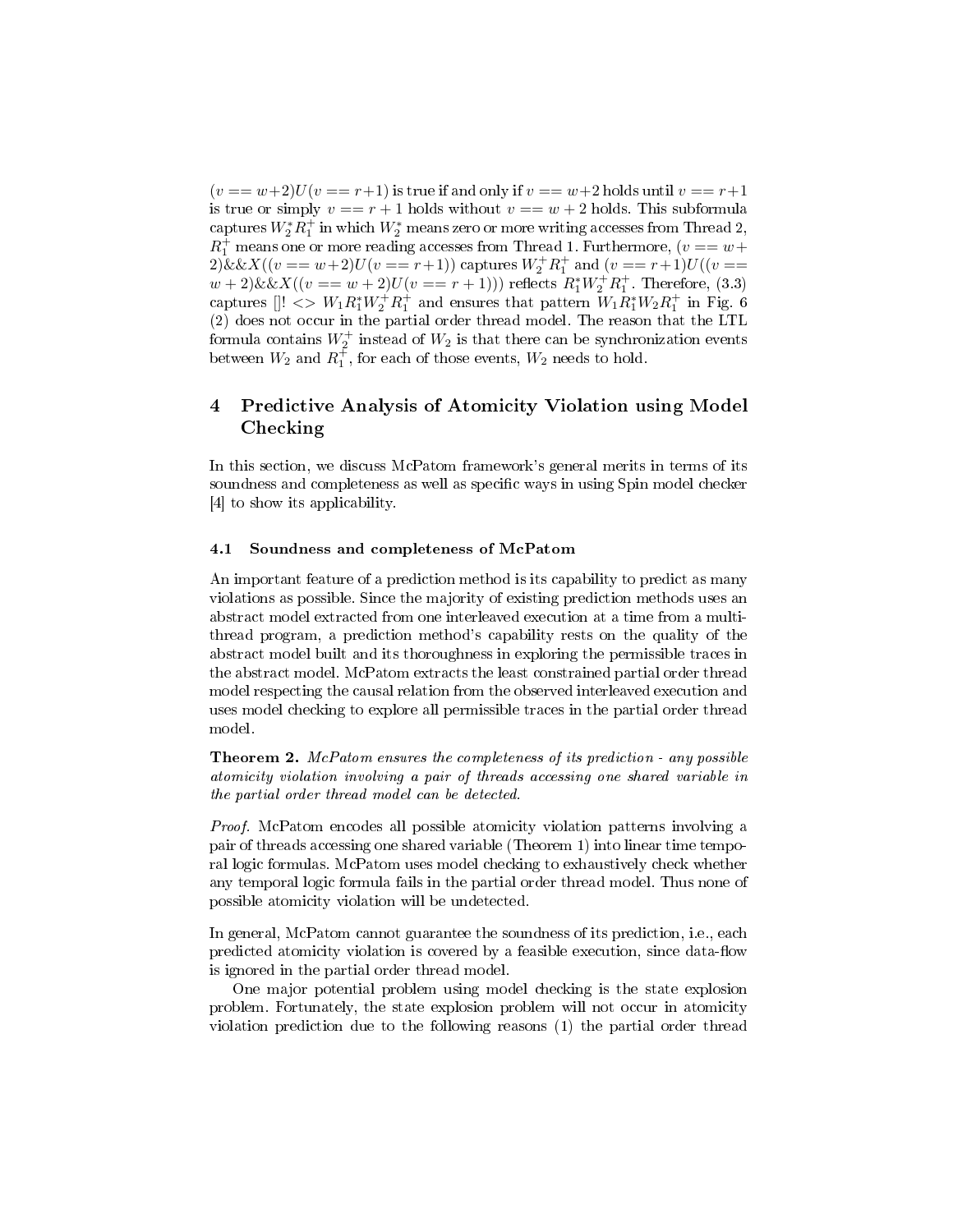model (capturing only shared variable accesses and synchronization events) used for model checking is drastically smaller compared to the original multi-thread program, (2) each atomicity violation pattern to be checked involves only one shared variable, and (3) checking each atomicity violation pattern does not depend on the value of the shared variable. Another possible problem with model checking is the potential exponential number of possible interleavings due to the number of threads involved and the number of shared variable accesses. This problem is partially resolved (1) due to our focus on checking atomicity violations involving only two threads, (2) due to the constraints imposed by causal relations that drastically reduce the number of potential interleavings generated by the number of shared variable accesses, and (3) due to our implementation strategies of grouping all reading event sequences in each thread into atomic blocks in Spin to achieve partial order reductions and enforcing the wait/signal order of condition variables in the observed execution while exploring alternative interleavings. Our experiment results show very good performance using model checking.

#### 4.2 Using Spin model checker to find atomicity violation traces

McPatom selects Spin model checker [4] based on its maturity, popularity, and capability. Spin is used to check every atomicity violation freedom property involving every pair of threads accessing every single shared variable one at a time in the partial order thread model extracted from a single interleaved trace recorded through instrumentation using Pin. Based on the partial order thread model encoded in Promela in section 2.2, and the atomicity violation freedom property encoded in LTL formulas in section 3.3, McPatom uses Spin to find atomicity violation traces or report no atomicity violations. Figure 7 gives an example of atomicity violation reported by Spin, which is mapped to real code in the original program.

70: proc 2 ( t13 ) spin\_av . pml :551 ( state 28) [ sharedvariable  $= (0+13)$ ] 72: proc 3 (t48) spin\_av.pml:591 (state 31) [sharedvariable  $= (64+48)$ 76: proc 2 ( t13 ) spin\_av . pml :552 ( state 29) [ sharedvariable  $= (0+13)$ ]

Fig. 7. A Sample of Atomicity Violation Trace Reported by Spin

Spin can be configured to search all errors or stop at the first error. McPatom chooses to stop at the first error, thus McPatom reports no atomicity violation if there exists no atomicity violation; when McPatom reports some atomicity violation traces, there may be additional atomicity violations not yet reported, which can be detected by re-running McPatom after grouping the previously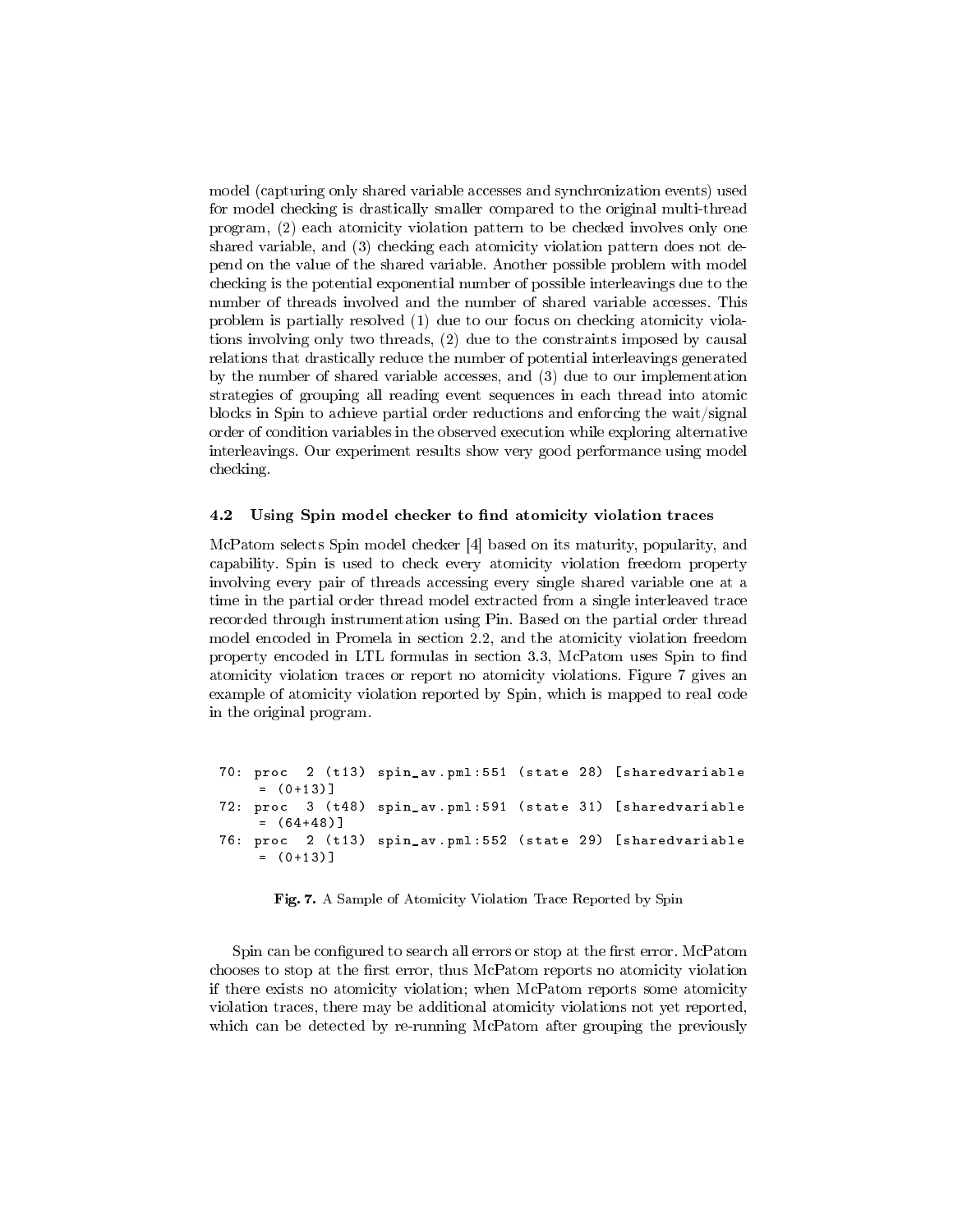reported violation related accesses into an atomic region so that it will not cause a new violation in the next run. For each shared variable and each pair of threads, an atomicity violation is recorded in a Spin trail file for each pattern if it exists. The Spin trail file can be simulated by Spin to give a clear view of those accesses involved in the atomicity violation, as shown in Fig. 7.

#### 4.3 Mapping the violations reported in Spin to the original program

Atomicity violations reported in Spin, as shown in Fig. 7 as an example, are mapped to real code in original program. McPatom automatically identifies the related lines in Promela files, in which the comments of each line in Promela are file names and line numbers of the corresponding source code. Figure 8 shows the Promela code at the left and the corresponding real code at the right, for the atomicity violation in Fig. 7.

```
sharedvar=0+13; /*mod_log_config.c-1353*/ | if (len+buf->outcnt>LOG_BUFSIZE)
sharedvar =64+48; /* mod_log_config .c -1373*/| buf -> outcnt += len ;
sharedvar =0+13; /* mod_log_config .c -1369*/ |s = & buf - > outbuf [ buf - > outcnt ]
```
Fig. 8. Promela code and the corresponding real code in the original program

### 5 Evaluation

| $Big \#$ | Program         | Issue Number |
|----------|-----------------|--------------|
|          | Apache          | 25520        |
| 2        | Apache          | 21287        |
| 3        | Apache          | 21285        |
|          | MySQL           | 644          |
| 5        | MySQL           | 791          |
|          | Mozilla-extract | Fig. $5$     |

Table 1. Bug List

We have used several real-world systems with known bugs listed in Table 1 (the issue numbers are the IDs in corresponding Bugzilla Databases) ([2],[9]) to examine our tool's bug prediction capability, as well as four programs [2] without atomicity violations in SPLASH-2 parallel benchmark suite [10] to test the accuracy of our tool (no false positives are reported).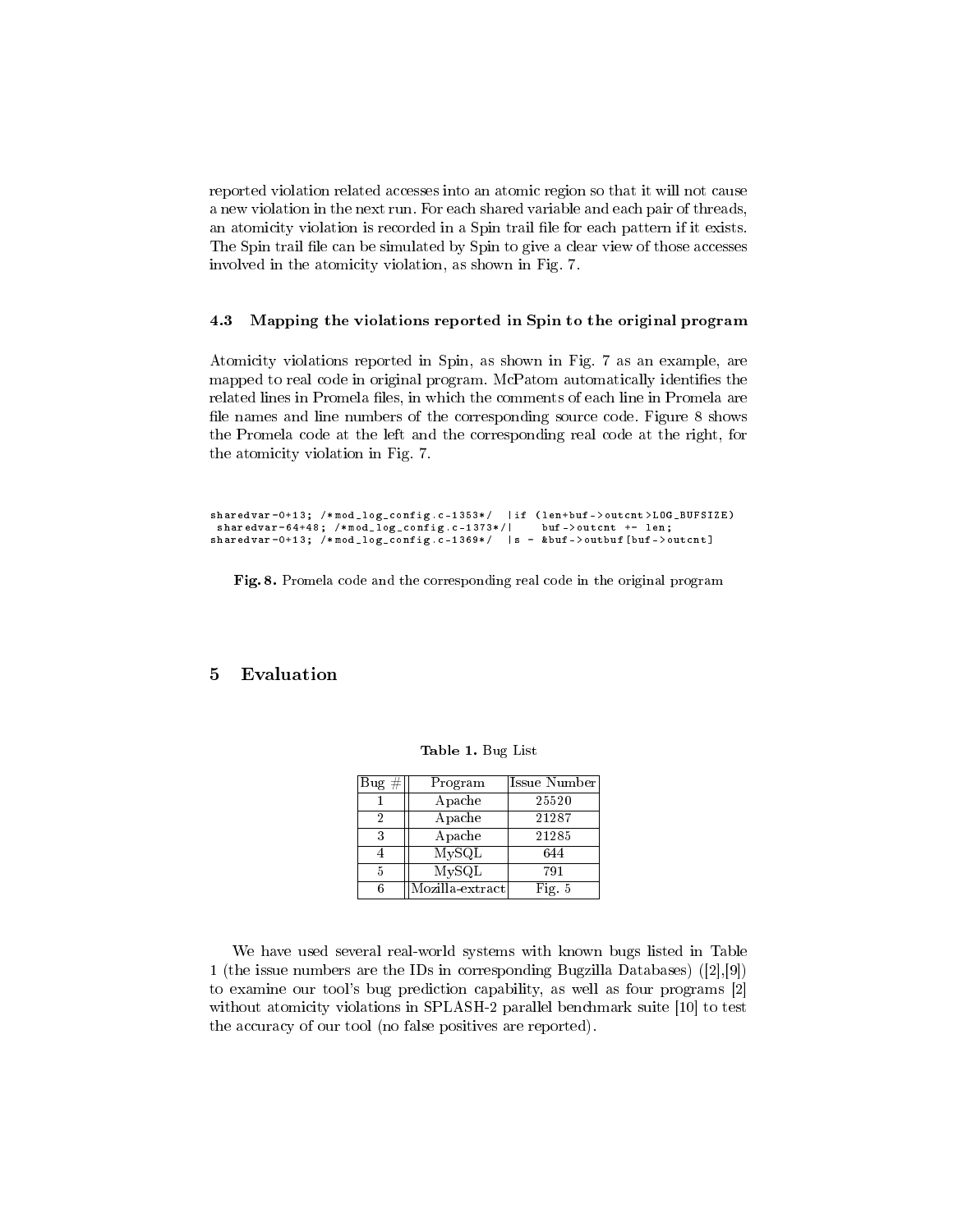Table 2. Performance

|                | Program      | Program Input                  | Trace<br><b>Size</b><br>(MB) | Time<br>tο<br>Check<br>$(\text{mins})$ | Number<br>of<br>Shared<br>Vari<br>ables | Number<br>of Prop-<br>erties | Average<br>Time per<br>Property<br>$(\mathrm{secs})$ |
|----------------|--------------|--------------------------------|------------------------------|----------------------------------------|-----------------------------------------|------------------------------|------------------------------------------------------|
|                | fft          | $-p2$ $-m1024$                 | 4.3                          | 304                                    | 3656                                    | 36560                        | 0.499                                                |
| 2              | $f_{\rm mm}$ | Particles: 64<br>Processors: 2 | 10.8                         | 183                                    | 1248                                    | 12480                        | 0.88                                                 |
| 3              | lu           | $-p2$ -n16                     | 0.3                          | 0.44                                   | 5                                       | 50                           | 0.53                                                 |
| $\overline{4}$ | radix        | $-p2 - n10$                    | 3.7                          | 328                                    | 3094                                    | 30940                        | 0.636                                                |
| 5              | Apache       | 2 concurrent<br>httperf        | 9.4                          | 15.68                                  | 151                                     | 3360                         | 0.005                                                |

Table 3. Performance (Continue)

|  | Program | The Shared Variable with Maximum Number of Accesses |                                                                  |                |  |  |
|--|---------|-----------------------------------------------------|------------------------------------------------------------------|----------------|--|--|
|  |         |                                                     | Number of Accesses Maximum Number of States Time to Check (secs) |                |  |  |
|  | fft     | 1041                                                | 3294                                                             | 0.04           |  |  |
|  | fmm     | 20064                                               | 9996                                                             | 0.08           |  |  |
|  |         | 282                                                 | 941                                                              | 0.02           |  |  |
|  | radix   |                                                     | 433                                                              | 0.01           |  |  |
|  | Apache  | 1415                                                | 16                                                               | less than 0.01 |  |  |

Bug prediction capability McPatom has successfully predicted all the known bugs listed in Table 1, especially bug number 6 - an extraction of a real world atomicity violation bug reported in [9], which evades PSet [9] because this bug involves a set of last readers and the current reading access, and AVIO [2] because this bug involves more than three accesses.

Accuracy We have chosen four programs (also used in [2]) without atomicity violations in SPLASH-2 parallel benchmark suite [10] to test whether McPatom produces violation predictions, which would certainly be false positives. Mc-Patom passed this test without reporting any violations.

Performance Since McPatom framework uses model checking as the underlying atomicity violation prediction method and relies on a third party tool, Spin, to perform the model checking, it is extremely important to demonstrate the applicability of McPatom. We conducted the experiments<sup>1</sup> on a PC with dual core 2.33GHz CPU and 2GB memory. Performance data are given in Table 2 and Table 3, where time to check included automatically running Spin, compiling generated pan.c and model checking properties for all shared variables. There are ten properties to check for each pair of threads accessing a shared variable based

<sup>&</sup>lt;sup>1</sup> Data available at http://users.cs.fiu.edu/~rzeng001/spin12/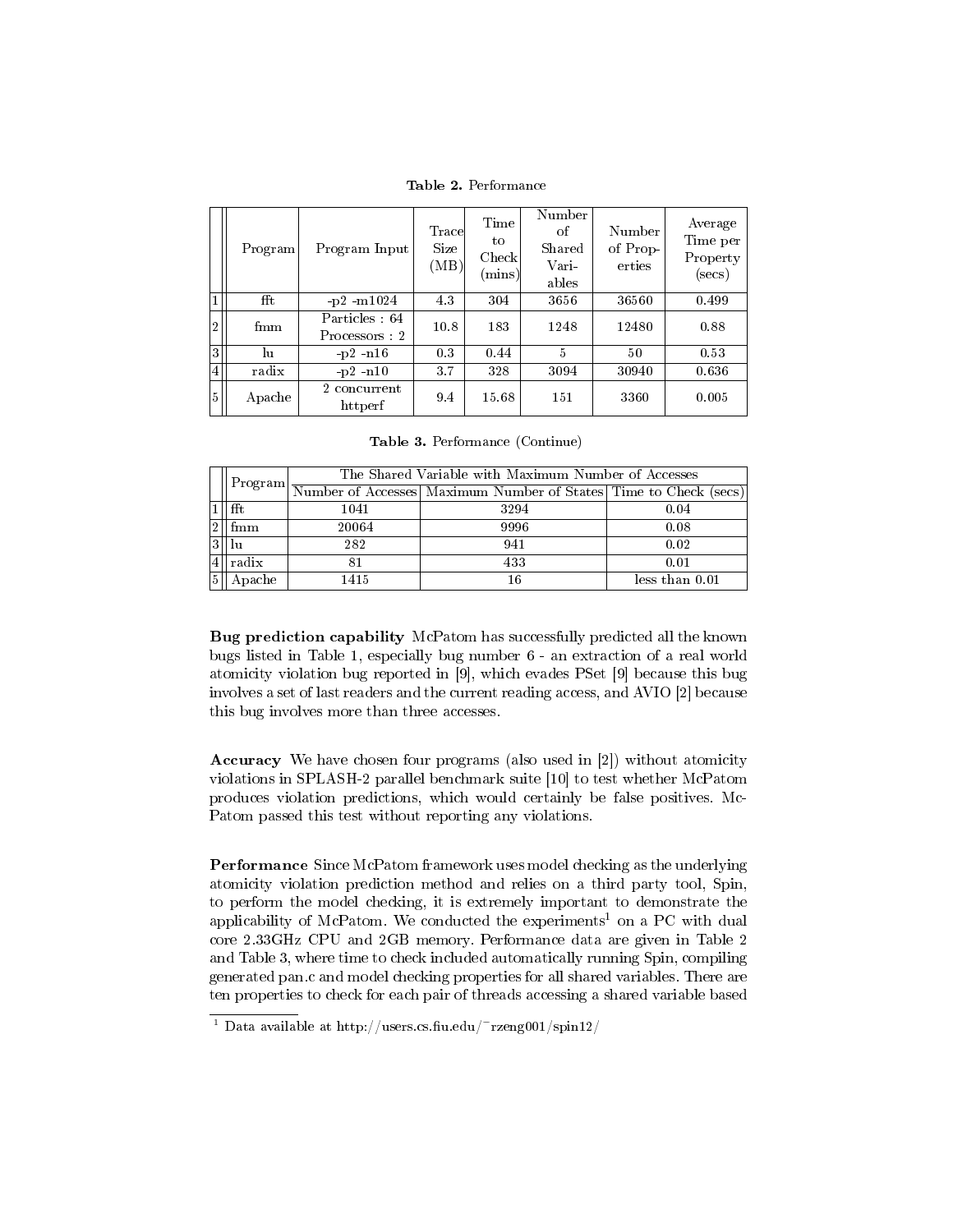on five violation patterns and their mutants. Apache program contains more than two threads and results in more properties to be checked. Instrumentation overhead was similar to that given in [2]. Table 3 shows the shared variable with maximum number of accesses in each program. From Table 2 and Table 3, it shows that the number of states does not explode when the number of accesses increases since checking the shared variable with maximum number of accesses took less than 0.01 seconds (not including the time to run Spin and compile generated pan.c) while checking any shared variable on average took 0.005 seconds. These preliminary experimental results are very encouraging and demonstrate the scalability of McPatom. These results also confirm our belief that although the total number of possible interleavings to check can explode quickly as the number of accesses increase; however, the number of actual interleavings are drastically smaller due to the constraints imposed by causal relationships between threads. Other major reasons, which also vastly reduce the possible interleavings, are that McPatom takes advantage of the nature of atomicity violations and considers only a pair of threads and accesses to a single shared variable at one time, groups all reading event sequences in each thread into atomic blocks in Spin to achieve partial order reductions , and enforces the wait/signal order of condition variables in the observed execution while exploring alternative interleavings. Table 2 and Table 3 show that the experiment with Apache has even better performance than others, due to Apache's heavy use of condition variables. Since atomicity violations involving a single shared variable can be checked independently from violations involving other shared variables, we can significantly reduce the duration (not the cumulative time) of model checking by using multiple machines.

### 6 Related Works

There are many recent works on tackling atomicity violations. Some works proposed techniques to detect atomicity violations on actual program executions through testing [11] or runtime monitoring ([2], [12], and [13]). Other works developed methods to predict atomicity violations that may evade testing and runtime monitoring. In this section, we mention some recent works most relevant to ours on dynamically predicting atomicity violations. Most of these works share the following fundamental process: (1) instruments a multi-thread program P to record atomicity relevant events, (2) extracts a trace  $\tau$  of atomicity relevant events from an interleaved execution  $\sigma$  of P, (3) projects trace  $\tau$  into a partial order model M based on a causal relation defined on  $P$ , (4) explores various alternative trace  $\tau'$  in M to predict potential atomicity violations in a possible corresponding interleaved execution  $\sigma'$  in P. Various methods and their supporting tools differ with regard to the strategies used in the above process.

How to abstract a partial order model M from a trace  $\tau$  is critical. If the model is too restrictive, many feasible atomicity violations cannot be explored. If the model is too permissible, the prediction may not be sound, i.e. a predicted atomicity violation may not be a feasible interleaved execution of P. Penelope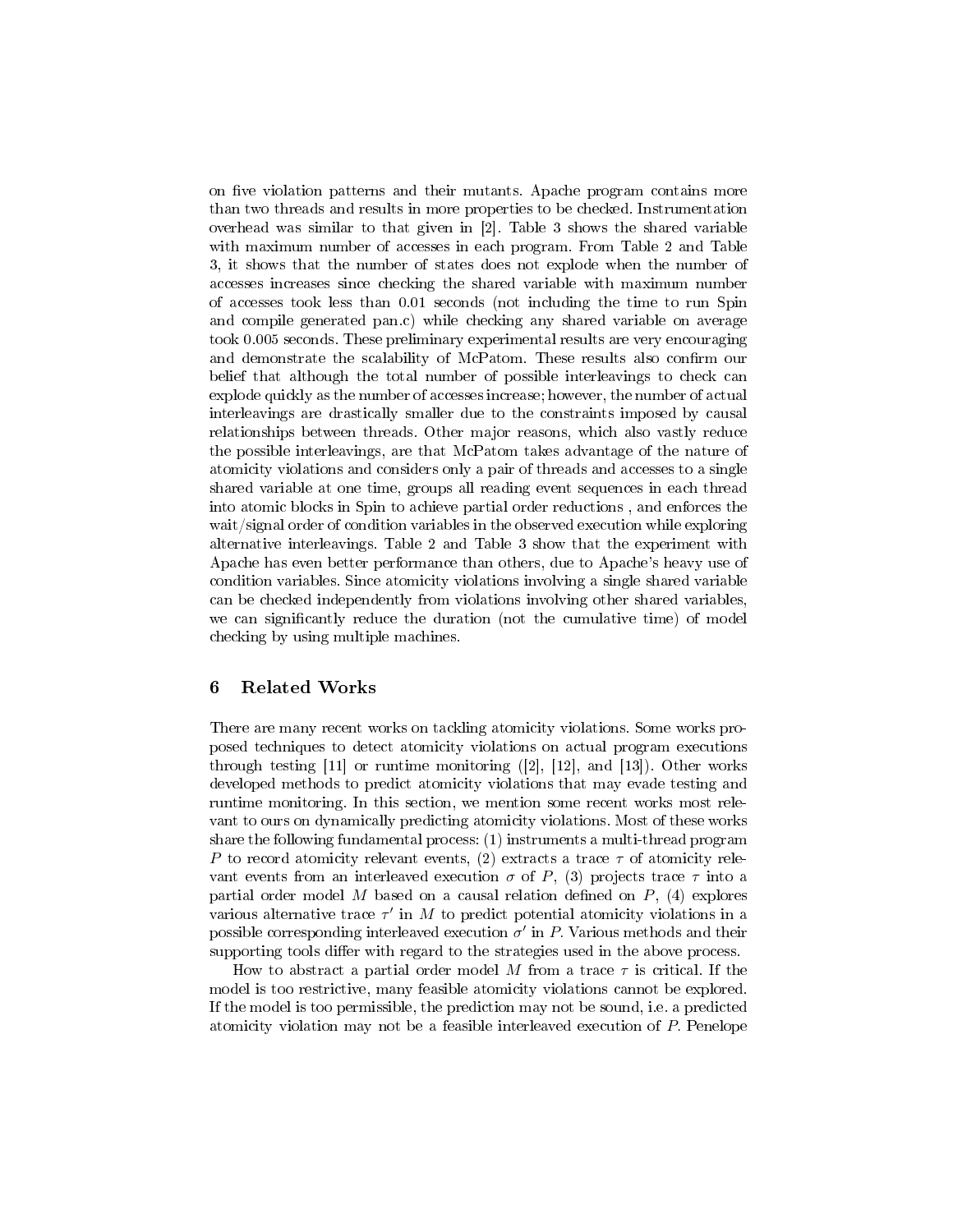[14] ignores some causal relationships in building a partial order model and thus requires additional feasibility checking of a predicted atomicity violation. Fusion [6] abstracts a partial order model called concurrent trace program (CTP) that ignores the causal relation between different threads. Linearized atomicity violation traces in CTP are symbolically checked with additional order information from source codes to ensure their feasibility. In [15], a theoretical study was conducted to analyze the complexity of predicting atomicity violations, in which two simplified partial order models are considered. The first one ignores all synchronization and the second one only considers lock-based synchronization. It shows the tradeoffs between efficiency and accuracy. jPredictor [16] defines a partial order model based on a concept of sliced causality and lock-atomicity, which may predict some infeasible violations. Our work abstracts a partial order model respecting the causal relationships imposed by all synchronization constructs, but without considering data-flow, our work also may produce some infeasible violations.

A variety of techniques have been proposed to explore atomicity violation traces from an abstract partial order model. CTrigger [5] and Penelope [14] developed different algorithms to generate potential violation schedules and to prune away many infeasible ones. However these algorithms may report infeasible atomicity violation traces as well as miss feasible ones. jPredictor [16] uses model checking to exhaustively check a property in the partial order model and is capable to predict other concurrency bugs in addition to atomicity violations. Fusion [6] encodes the partial order model, the source program, and three access atomicity violation patterns into a logic formula; and uses a satisfiability modulo theory solver to check the feasible interleavings for atomicity violations. Our work converts the partial order model into a Promela program, defines a complete set of atomicity violation patterns as temporal logic formulas, and then uses Spin model checker to produce atomicity violation traces.

# 7 Conclusion

Concurrency bugs are extremely hard to detect using testing techniques due to huge interleaving space. This paper presents a tool McPatom using model checking to predict atomicity violation concurrency bugs. McPatom is powerful and can explore a vast interleaving space of a multi-thread program based on a small set of instrumented test runs. McPatom is applicable to large real-world systems.

McPatom focuses on atomicity violations involving each single shared variable, and thus cannot find atomicity violations involving multiple variables. Another limitation is that redundant model checking may be performed if two recorded interleaved traces yield the same partial order thread model.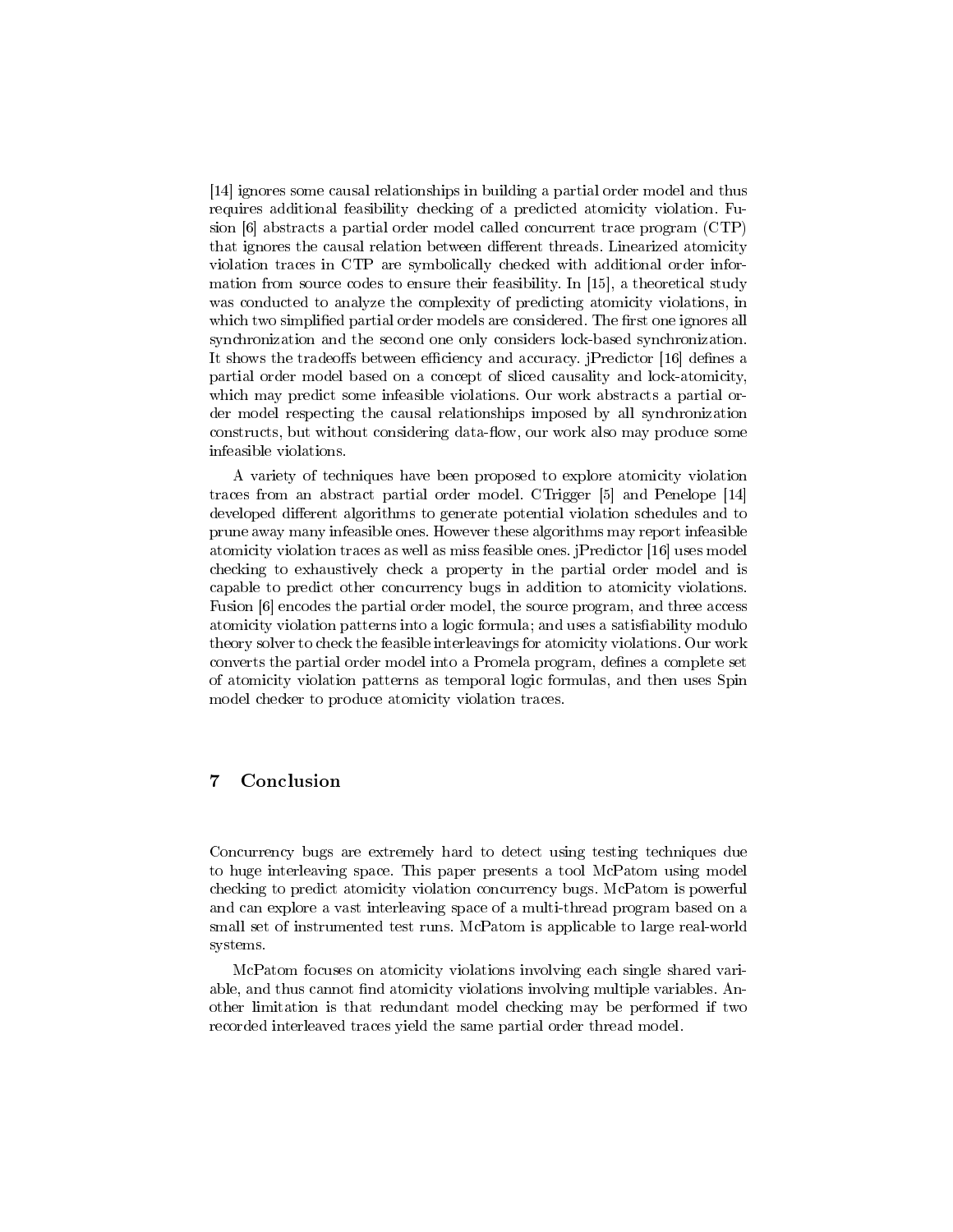### Acknowledgement

This work was partially supported by the NSF of U.S. under award HRD-0833093.

### References

- 1. K. Poulsen, "Software bug contributed to blackout," URL: http://www. securityfocus.com/news/8016, 2004, [Online; Accessed: 07/16/2011].
- 2. S. Lu, J. Tucek, F. Qin, and Y. Zhou, "AVIO: detecting atomicity violations via access interleaving invariants," in Proceedings of the 12th International Conference on Architectural Support for Programming Languages and Operating Systems  $(ASPLOS'06)$ , San Jose, CA, USA, 2006, pp. 37–48.
- 3. C. Luk, R. Cohn, R. Muth, H. Patil, A. Klauser, G. Lowney, S. Wallace, V. J. Reddi, and K. Hazelwood, "Pin: building customized program analysis tools with dynamic instrumentation," in the 2005 ACM Conference on Programming Language Design and Implementation (PLDI'05), Chicago, IL, USA, 2005, pp. 190-200.
- 4. G. Holzmann, The Spin Model Checker: Primer and Reference Manual. Addison-Wesley Professional, 2003.
- 5. S. Lu, S. Park, and Y. Zhou, Finding Atomicity-Violation bugs through unserializable interleaving testing," IEEE Transactions on Software Engineering, vol. PP. no. 99, p. 1, 2011.
- 6. C. Wang, R. Limaye, M. Ganai, and A. Gupta, Trace-based symbolic analysis for atomicity violations," in Proceedings of the International Conference on Tools and Algorithms for Construction and Analysis of Systems (TACAS'10), Paphos, Cyprus, 2010, pp. 328-342.
- 7. L. Lamport, Time, clocks, and the ordering of events in a distributed system, *Communications of the ACM*, vol. 21, no. 7, pp. 558–565, Jul. 1978.
- 8. P. A. Bernstein, V. Hadzilacos, and N. Goodman, Concurrency control and recovery in database systems. Addison-wesley New York, 1987, vol. 5.
- 9. J. Yu and S. Narayanasamy, "A case for an interleaving constrained shared-memory multi-processor," in Proceedings of the 36th International Symposium on Computer Architecture (ISCA'09), Austin, TX, USA, 2009, pp. 325–336.
- 10. S. C. Woo, M. Ohara, E. Torrie, J. P. Singh, and A. Gupta, The SPLASH-2 programs: characterization and methodological considerations," in Proceedings of the 22nd International Symposium on Computer Architecture (ISCA'95), Madison, WI, USA, 1995, pp. 24-36.
- 11. M. Musuvathi, S. Qadeer, T. Ball, G. Basler, P. A. Nainar, and I. Neamtiu, Finding and reproducing heisenbugs in concurrent programs," in Proceedings of the 8th USENIX Conference on Operating Systems Design and Implementation (OSDI'08), San Diego, CA, USA, 2008, pp. 267-280.
- 12. C. Flanagan, S. N. Freund, and J. Yi, "Velodrome: a sound and complete dynamic atomicity checker for multithreaded programs," in Proceedings of the 2008 ACM SIGPLAN Conference on Programming Language Design and Implementa $tion (PLDI'08)$ , Tucson, AZ, USA, 2008, pp. 293-303.
- 13. L. Wang and S. D. Stoller, "Runtime analysis of atomicity for multithreaded programs," IEEE Transactions on Software Engineering, vol. 32, pp. 93-110, 2006.